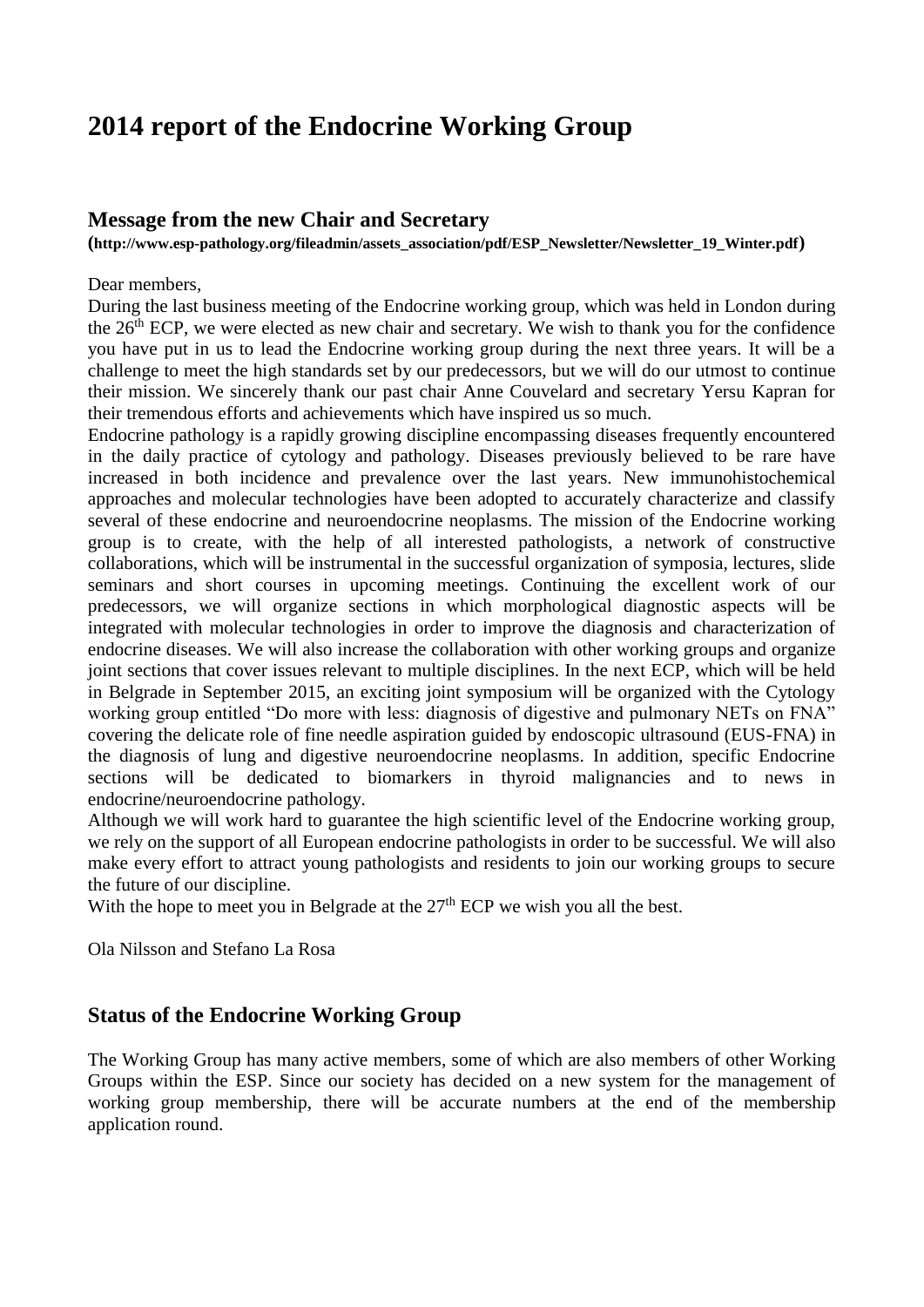At this scope we **invite all interested members of ESP to apply for Endocrine WG** using the online-based system to help the chairman and secretary in collecting and updating the list of members.

**Important** All existing Endocrine WG members have to enter into this online-based system and register for the Endocrine Working Group. If the currently existing members do not register online, they will no longer be members of the group

# **Endocrine Working Group activities during the 26th ECP in London**

## **Joint Symposium (Endocrine and cytology). Thyroid surgical pathology and cytopathology: Same target different problems?**

Chairs: Livolsi V, Viehl P

- The "grey zone" in follicular lesions: challenges in cytopathology. Viehl P
- The "grey zone" in follicular patterned tumours: Challenges in histopathology. Livolsi V
- The "grey zone": Do ancillary techniques help the cytopathologist? Fadda G
- Follicular patterned tumours: Do ancillary techniques help the histopathologist? Sobrinho-Simoes M
- Poorly differentiated thyroid carcinomas: challenges in histopathology and cytopathology. Papotti M

#### **Symposium. Unifying concepts in carcinoids/well differentiated NETs, from head to toes.** Chairs: Klöppel G, Rindi G

- **Tumors with similar features but different names? Klöppel G**
- Classification and terminology: What is common? Why is it different? Rindi G
- Do tumourigenic and signalling pathways go the same route? Perren A
- Should the same targeted therapies be used for any site? Baudin E

## **Slide Seminar. Difficult issues in endocrine tumours.**

Chairs: Sobrinho-Simoes M, Komminoth P

Speakers: Fabre A, La Rosa S, Perren A, Komminoth P, Cazes A, Cameselle Teijeiro M, Livolsi VA, Volante M.

#### **Oral free presentations.**

- Eloy C: The grey zone between small cell carcinoma and Ewing family tumour of the thyroid
- Delektorskaya V: Immunohistochemical expression of somatostatin receptor subtypes 2 and 5 in Merkel cell carcinoma: Preliminary data
- Coban I: Utility of emerin Immunohistochemistry (IHC) in well differentiated epithelial lesions of thyroid
- Lakiotaki E: Clinical significance of cannabinoid receptors CB1 and CB2 expression in human malignant and benign thyroid lesions
- Theocharis S: Clinical significance of EphB4 and EphB6 expression in human malignant and benign thyroid lesions
- Blank A: Interlaboratory variability of MIB1 staining in well differentiated pancreatic neuroendocrine tumours
- Lamba Saini M: Expression of MAP kinases in Papillary Thyroid Carcinoma (PTC)
- Souza-Mello V: Telmisartan acts as a pan-peroxisome proliferator-activated receptors agonist in adipose tissue to counter obesity in C57BL/6 mice